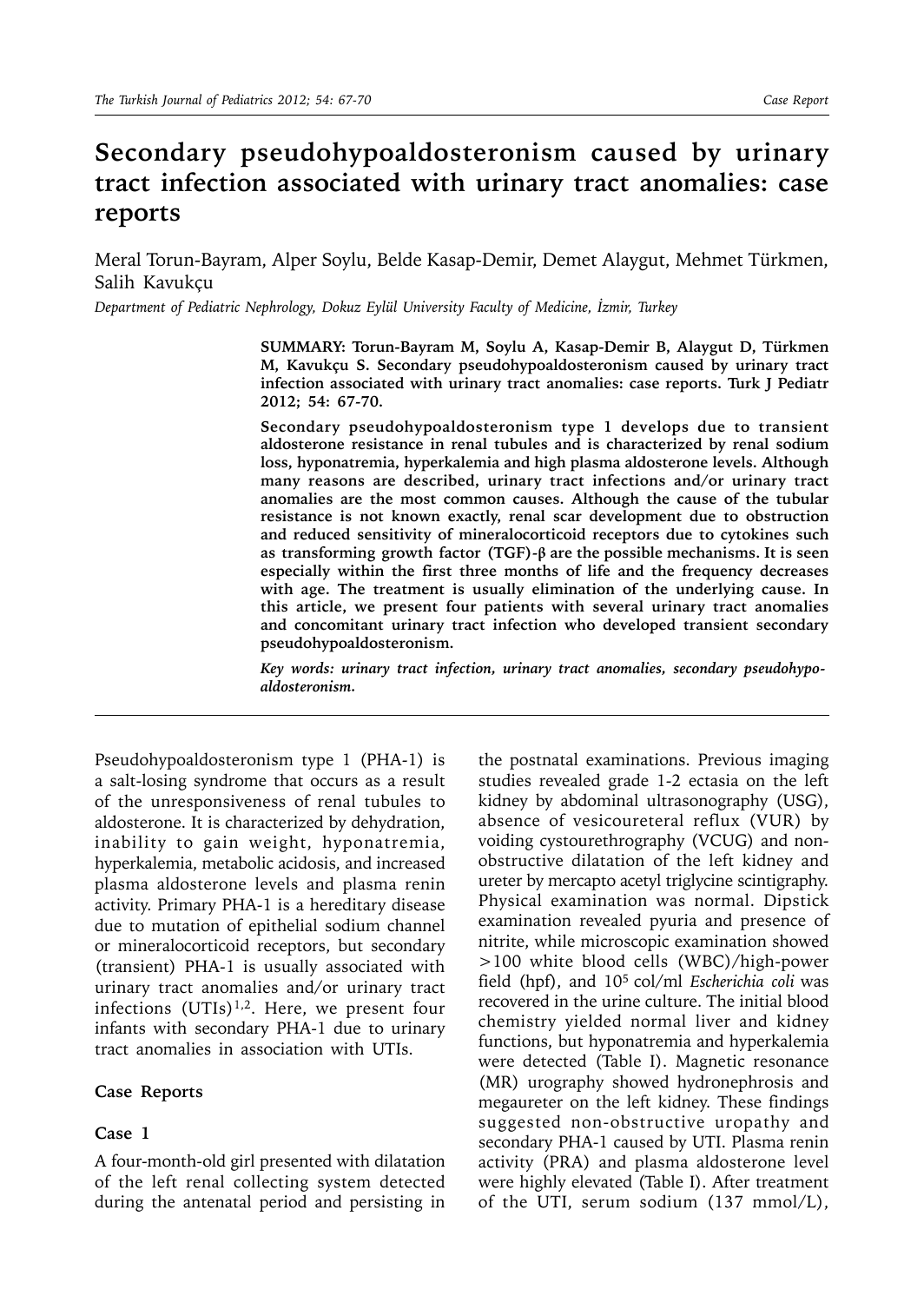|                                   | Case 1         | Case 2     | Case 3 | Case 4 |
|-----------------------------------|----------------|------------|--------|--------|
| Sodium (mmol/L)                   | 129            | 131        | 130    | 123    |
| Potassium (mmol/L)                | 5.7            | 6.3        | 6.2    | 7.2    |
| Bicarbonate (mmol/L)              | 18             | 20         | 19.5   | 15.8   |
| Plasma renin activity $(ng/ml)^1$ | 150            | 126        | 3.9    | 145    |
| Aldosterone $(pg/ml)^2$           | 5000           | 1772       | 1400   | >3000  |
| Fractional Na excretion (%)       | 6.8            | 5.4        | 4.8    | 5.2    |
| Urinary malformation              | Hydronephrosis | <b>PUV</b> | VUR    | VUR    |
| Urinary tract infection           |                |            |        |        |
|                                   |                |            |        |        |

**Table I.** Clinical, Biochemical and Hormonal Features of the Patients

1 range 2.4-37 ng/ml

2 range 50-900 pg/ml

PUV: Posterior urethral valve. VUR: Vesicoureteral reflux.

potassium (4.4 mmol/L) and aldosterone (340 pg/ml) levels and PRA (3.8 ng/ml) were normalized. Thus, the patient was considered to have transient PHA-1 caused by UTI in association with non-obstructive urinary tract dilatation.

#### **Case 2**

A preterm male infant born at the 33rd week of gestation was admitted to the hospital due to posterior urethral valve (PUV) detected at the 24th week of gestation. A vesicoamniotic shunt had been placed at the  $31<sup>st</sup>$  gestational week. The physical examination was normal. Abdominal USG showed bilateral pelvicaliceal and ureteral dilatation in addition to increased bladder wall thickness. PUV resection was performed on the postnatal 8th day. One week later, his biochemical tests showed serum creatinine of 1.76 mg/dl and blood urea nitrogen (BUN) of 13.6 mg/dl. Other laboratory tests disclosed low serum sodium, hyperkalemia, elevated fractional sodium excretion, and mildly decreased plasma  $HCO<sub>3</sub>$ , and high PRA and plasma aldosterone levels (Table I). His urine culture was sterile. He was considered to have secondary PHA-1 caused by obstructive uropathy. He was treated first with intravenous (IV) saline and then oral sodium replacement was started. One month later, laboratory tests revealed serum sodium of 138 mmol/L, potassium of 5.6 mmol/L and aldosterone of 1555 pg/ml. At one year of age, he was detected to have UTI and persistence of elevated aldosterone level. Re-evaluation due to recurrent UTI and persistent hyperaldosteronism disclosed remnant PUV, and complete PUV resection was performed. As the patient was lost to follow-

up, further assessment of serum aldosterone and electrolytes could not be performed.

### **Case 3**

A three-month-old boy presented for evaluation of antenatally detected hydronephrosis. Although vesicoamniotic shunt had been placed for PUV antenatally, no PUV had been detected by cystoscopy at the postnatal 5th day, leading to the removal of the shunt. In the same period, VCUG revealed grade V VUR on the right and grade II VUR on the left. 99mTc-dimercaptosuccinic acid renal scintigraphy showed decreased uptake on the right. He also had a history of recurrent UTIs. Physical examination was normal except for anthropometric developmental delay. The laboratory evaluation yielded creatinine of 0.6 mg/dl, BUN of 9 mg/dl, low serum sodium and  $HCO<sub>3</sub>$ , high serum potassium, aldosterone, and PRA, and presence of UTI (Table I). He was considered to have secondary PHA-1 caused by non-obstructive uropathy (VUR) and UTI. The blood chemistry values were normalized after treatment of the UTI.

## **Case 4**

A 37-day-old girl presented for evaluation of meningomyelocele. Her history was characterized by the presence of meningomyelocele and flaccid paralysis of the lower extremities. Physical examination was marked by growth retardation, meningomyelocele sac in the sacral region and absence of deep tendon reflexes in the lower extremities. Laboratory test results were as follows: urine specific gravity 1005, pH 6.0, protein 0.3 g/L, 4-5 WBC/hpf; hemoglobin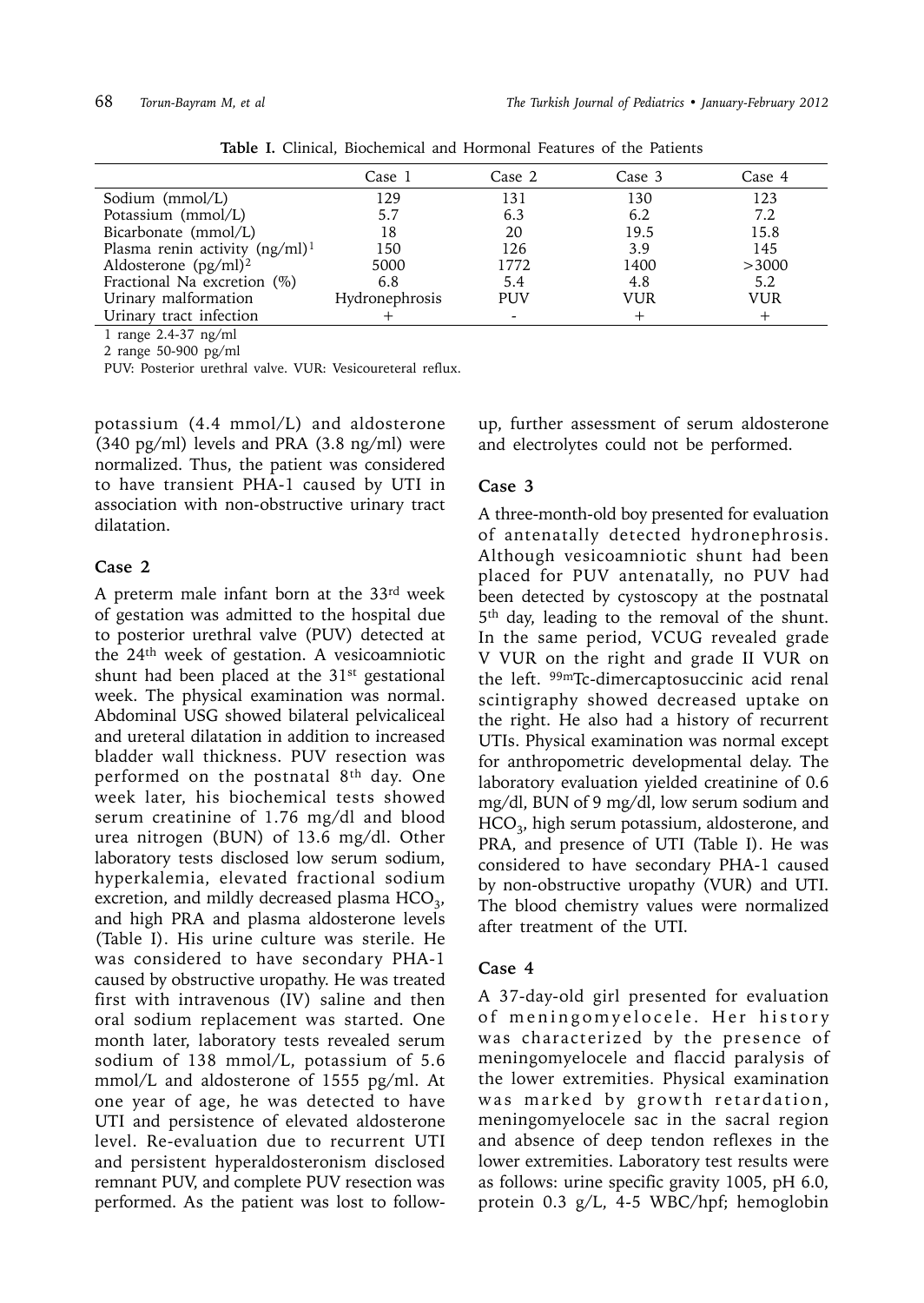12 g/dl, platelets 310,000/mm<sup>3</sup>, leukocytes 29,000/mm³, creatinine 0.5 mg/dl, BUN 40  $mg/dl$ , low serum sodium and  $HCO<sub>3</sub>$ , and high serum potassium, plasma aldosterone level and PRA (Table I). Her urine culture revealed 105 col/ml *Klebsiella pneumoniae*. Urinary system USG was normal and VCUG showed grade 1 reflux on the left. She was considered to have secondary PHA-1 associated with UTI. She was given antibiotics for UTI and IV sodium replacement for hyponatremia. After treatment of the UTI, serum sodium (136 mmol/L), potassium (3.6 mmol/L) and aldosterone (102 pg/ml) levels and PRA (3 ng/ml) normalized.

# **Discussion**

Aldosterone is involved in sodium reabsorption and potassium secretion in the distal tubules. Disorders that affect renal tubules or the renin-angiotensin-aldosterone system may lead to electrolyte imbalance3. Secondary PHA-1 is due to the temporary aldosterone resistance and usually develops in association with UTI and/or urinary tract anomalies<sup>4,5</sup>. Systemic lupus erythematosus, sickle cell anemia, acute renal allograft rejection, and chronic allograft nephropathy are among the other causes<sup>4</sup>. In a recent literature review of 93 patients with secondary PHA-1, 84 patients had obstructive uropathy including PUV  $(n=16)$ , ureteropelvic junction obstruction (n=12), ureterovesical junction obstruction  $(n=9)$ , VUR  $(n=33)$ , and other pathologies  $(n=14)$ . Seventy-five (89%) of these 84 patients also had UTI, while nine had only obstructive uropathy. On the other hand, nine patients had only UTIs without obstructive uropathy<sup>6</sup>. All four of our patients had urinary tract anomalies including non-obstructive megaureter, PUV and VUR (n=2). Furthermore, three (75%) of them also had UTI.

The pathophysiology of secondary PHA-1 is still unknown. Aldosterone resistance in renal tubular cells is a possible mechanism7. The underlying cause of tubular resistance could be associated with decreased sensitivity of mineralocorticoid receptors due to cytokines like transforming growth factor (TGF) β and parenchymal scarring secondary to obstruction8.

The risk of developing secondary PHA-1 in infants younger than three months of age is higher due to tubular immaturity<sup>7,9</sup>. The prevalence is dramatically decreased after three months of age<sup>4,5</sup>. Ninety percent (81/90) of reported cases were under three months<sup>6</sup>. In a study of 60 cases with secondary PHA-1, all cases were less than seven months of age8. All of our patients were less than four months.

Pseudohypoaldosteronism type 1 (PHA-1) is characterized by renal sodium loss, hyponatremia, hyperkalemia, and increased renin and aldosterone levels. Because of hyponatremia and hyperkalemia, the differential diagnosis should include congenital adrenal hyperplasia, isolated aldosterone synthase deficiency and adrenal insufficiency<sup>1,2</sup>. On the other hand, as transient tubular mineralocorticoid resistance can develop in infants with urinary tract malformation or UTI, all children presenting with hyperkalemia and salt loss should be evaluated by renal USG and urine culture2. Determination of hormone levels and normalization of serum electrolytes after treatment of UTI and/or urinary malformation exclude these diseases and confirm the diagnosis of secondary PHA-11.

The treatment of PHA consists of 0.9% sodium chloride infusion, normalization of potassium levels, antibiotic therapy, and surgical intervention when indicated (relief of urinary obstruction)<sup>10</sup>. Furthermore, it has been reported that large amount of saline infusion might prevent the development of metabolic imbalance in small infants with urinary tract malformation and/or pyelonephritis<sup>9</sup>. On the other hand, as partial reduction of aldosterone sensitivity in the distal tubules may continue for a long time, monitoring of serum electrolytes for at least one year is recommended after surgical correction of urinary tract anomalies<sup>7</sup>. In three of our cases, the treatment of the UTI alone improved the clinical picture of PHA-1. In two of our patients, saline infusion was required. In one patient, high plasma aldosterone level persisted for more than one year after PUV resection. However, it was understood that this situation resulted from incomplete resection of the PUV.

In conclusion, serum electrolyte levels should be closely monitored in infants with urinary